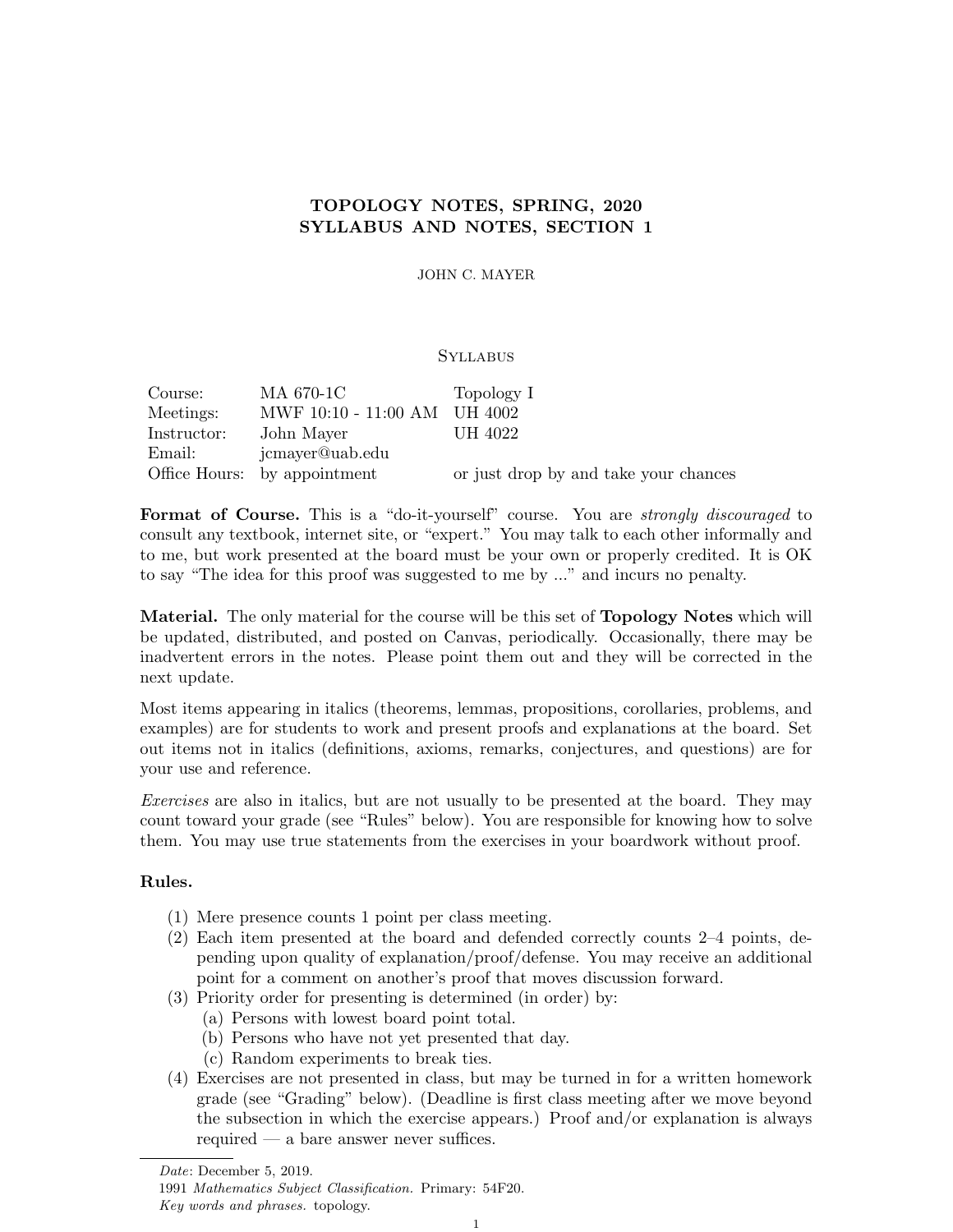#### 2 J. C. MAYER

(5) There are two tests: midterm and final (see "Grading" below).

Grading. Items will be weighted the flexible amounts indicated below, by your choice, presumably so as to produce the best individual grade. You can (and may) rely almost entirely on boardwork for your grade.

| Boardwork                  | $30-100\%$ rank-ordered subject to a minimum |
|----------------------------|----------------------------------------------|
| Homework                   | $0-20\%$ rank-ordered subject to a minimum   |
| Tests and Quizzes $0-50\%$ | mid-term and final count equally             |

You *are not required* to do any written homework unless you want to. It can only help your grade. You are required to take the tests and quizzes, though they cannot hurt you much if your boardwork total is excellent. Any day that there is not enough board work to keep the class engaged, there will be a quiz!

Attendance. Attendance in class is required, as you are there not only to present your own results, but to critique the work of others. Participation is expected. Unexcused absence is a 2 point penalty per day on your participation total. Lateness of above 20 minutes is a 1 point penalty. After a warning from me, your grace time may be shortened.

Worked Problems and Proofs. As the Notes are re-issued, problems, examples, lemmas, propositions, theorems, etc. that have been completed (proved or explained at the board) are marked  $\Box$  at the end of the statement. The latest version will be available on Canvas.

Don't stop here! Read on, next page.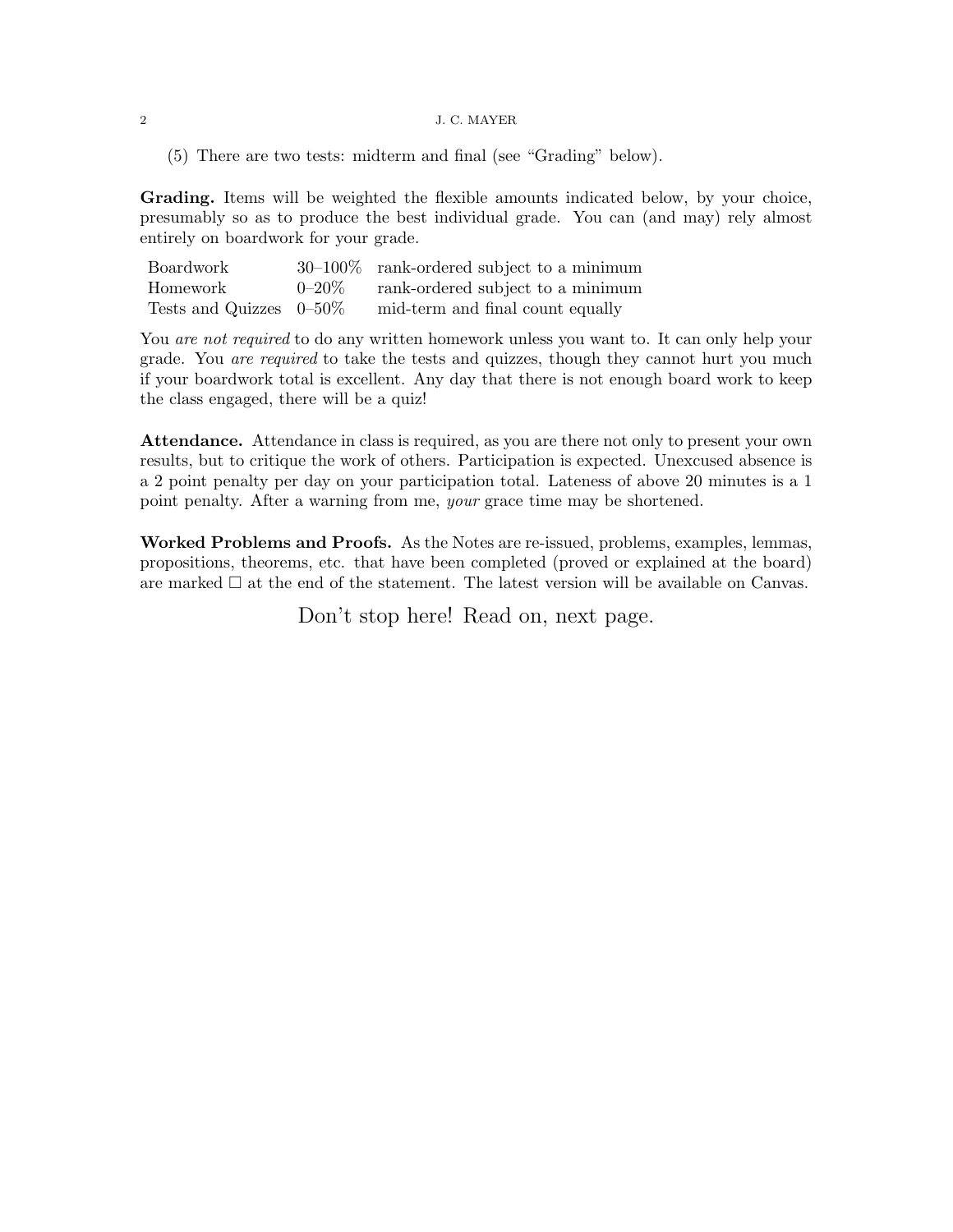#### 1. Review of Naive Set Theory, Naive Logic, and Notation

Before we begin the study of topology, we must have a reasonably solid foundation in logic and set theory, including properties of functions. It is assumed that you are familiar with elementary logic and set theory, so this section should be review. This section is not meant to be exhaustive of the facts about sets and logic that may come up in the course. Some of the student work in this section is in the form of exercises. However, that does not mean that you should not do them. You are responsible for knowing the definitions and how to solve the exercises. And there are Problem for board work along the way. They will start to be presented on the first day of class by those smart enough to have read the Syllabus and Notes at least through Exercise 1.9.

1.1. Logic. Logic begins with *statements*, which we won't define, except that they must be capable of being either true or false, but not both.

Remark 1.1. Note that "iff" is shorthand for "if, and only if."

**Definition 1.2.** Let  $p$  and  $q$  denote statements. The logical connectives, notation, and truth conditions are as follows:

- (1) *Not p*, symbolized  $\neg p$ , is true iff *p* is false.
- (2) If p, then q, symbolized  $p \Rightarrow q$ , is true, iff it is not the case that p is true and q is false. (Also called "p implies  $q$ .")
- (3) p iff q, symbolized  $p \Leftrightarrow q$ , is true iff p and q have the same truth value. (Also called "p is equivalent to  $q$ .")
- (4) p and q, symbolized  $p \wedge q$ , is true iff both p and q are true. (Also called the "conjunction" of  $p$  and  $q$ .)
- (5) p or q, symbolized  $p \vee q$  is true, iff at least one of p and q is true. (Also called the "disjunction" of  $p$  and  $q$ .)

**Remark 1.3.** I claim that  $p \Rightarrow (q \Rightarrow p)$  is always true. For, to make it false p would have to be true and  $q \Rightarrow p$  would have to be false. But to make  $q \Rightarrow p$  false, q would have to be true and p false. But it is impossible for p to be both true and false. Hence,  $p \Rightarrow (q \Rightarrow p)$ is always true.

**Problem 1.4.** Which of the following statements are always true? The true ones we will call theorems of logic and use them in formulating proofs.

- (1)  $p \Leftrightarrow q$  is true iff  $(p \Rightarrow q) \wedge (q \Rightarrow p)$  is true.
- (2)  $p \Rightarrow q$  is true iff  $\neg p \Rightarrow \neg q$  is true.
- (3)  $p \Rightarrow q$  is true iff  $q \Rightarrow p$  is true.
- (4)  $p \Rightarrow q$  is true if  $\neg q \Rightarrow \neg p$  is true.
- (5)  $(p \wedge q) \Rightarrow r$  is true iff  $p \Rightarrow r$  and  $q \Rightarrow r$  are both true.
- (6)  $(p \vee q) \Rightarrow r$  is true iff either  $p \Rightarrow r$  or  $q \Rightarrow r$  is true.
- (7)  $(p \vee q) \Rightarrow r$  is true iff  $p \Rightarrow r$  and  $q \Rightarrow r$  are both true.

Exercise 1.5. Form the denial of each of the following statements. Aim for "simplest" form."

(1)  $p \Rightarrow q$ .  $(2)$   $p \Leftrightarrow q$ . (3)  $p \wedge q$ . (4)  $p \vee q$ .

1.2. Set Theory. We won't define what a set is either, but they have to be capable of having members.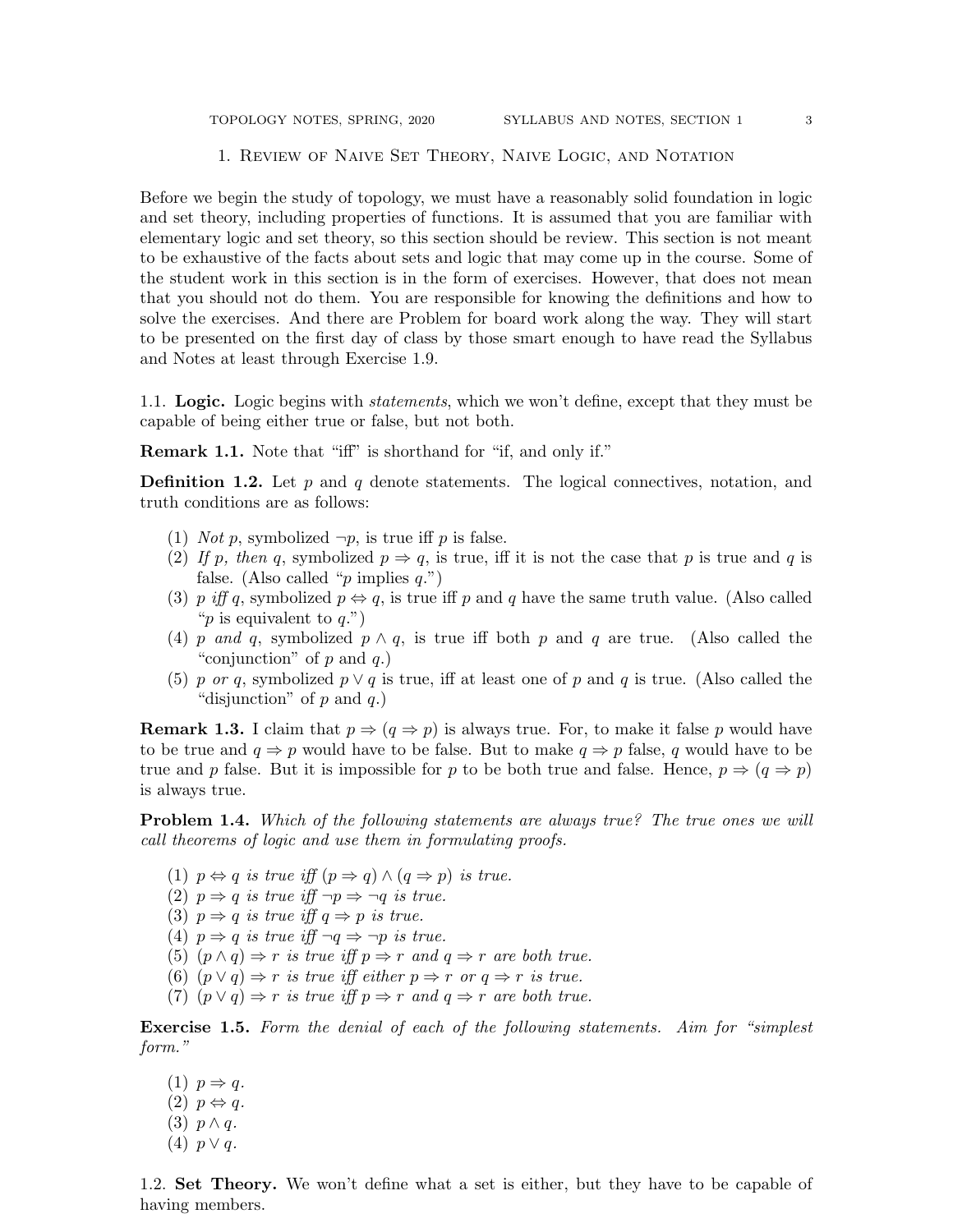**Remark 1.6.** We use the symbol  $:=$  as shorthand for "is defined to be equal to" or "means" the same as," whichever is appropriate.

**Definition 1.7.** Let A, B, C denote sets and let x, y, and z denote elements which may be members of a set. Set theoretic statements, connectives, and notation are defined as follows:

- (1) x is a member of A, symbolized  $x \in A$ , is true iff x is an element in the set A. (We also use  $A \ni x$  to mean  $x \in A$ .)
- (2)  $x \notin A := \neg(x \in A).$
- (3) Sets A and B are equal, symbolized  $A = B$ , is true iff A and B contain the same members.
- (4) A is a subset of B, symbolized  $A \subset B$ , is true iff every member of A is also a member of B. (Equivalently,  $A \subset B$  is false, symbolized  $A \not\subset B$ , iff there is a member of A which is not a member of B.) (We also use  $B \supseteq A$  to mean  $A \subset B$ .)
- (5) The union of the sets A and B, symbolized  $A \cup B$ , is the set  $A \cup B := \{x \mid x \in$  $A \vee x \in B$ .
- (6) The intersection of the sets A and B, symbolized  $A \cap B$ , is the set  $A \cap B := \{x \mid$  $x \in A \wedge x \in B$ .
- (7) The difference of the sets A and B, symbolized  $A \setminus B$ , is the set  $A \setminus B := \{x \mid x \in$  $A \wedge x \notin B$ . We call  $A \setminus B$  the *complement* of B (in A).
- (8) The empty set is the set with no members and is symbolized  $\emptyset$ .

**Problem 1.8.** Which of the following set theoretic statements are true? If a statement is false, can you find a "related" statement which is true?

- (1)  $A = B \Leftrightarrow (A \subset B) \wedge (B \subset A).$
- (2)  $(A \subset B \land B \subset C) \Rightarrow A \subset C$ .
- (3)  $A \cap (B \cup C) = (A \cap B) \cup (A \cap C)$ .
- (4) Can you switch the roles of  $\cap$  and  $\cup$  in the above statement?
- (5)  $A \cap (B \setminus C) = (A \cap B) \setminus (A \cap C)$ .
- (6) Can you replace  $\cap$  by  $\cup$  in the above statement?
- (7)  $A \setminus (B \cup C) = (A \setminus B) \cap (A \setminus C).$
- (8) Can you switch the roles of ∩ and  $\cup$  in the above statement?

Exercise 1.9. Form the denial of each of the following statements. Aim for "simplest" form."

 $(1)$   $A \subset B$ .  $(2)$   $A = B$ . (3)  $x \in A \cap B$ . (4)  $x \in A \cup B$ .

1.3. More Logic: Quantifiers. "Naive" set theory does not develop set theory axiomatically, and hence is subject to subtle contradictions (called paradoxes). It is unlikely that we will run into a paradox unless we try. We do not carefully distinguish between syntax (the study of well-formed formulas and of what is provable) and semantics (the study of truth). In particular, we assume that "the provable" and "the always true" coincide. These paradoxes and confusions can not arise until we introduce quantifiers. Once quantifiers are defined, and we maintain naiveté, we are subject to paradox and confusion, but don't let it worry you in this course.

**Definition 1.10.** Let  $P(x)$  denote a statement about the individual x, usually in some set U of individuals. (Logicians sometimes call  $P$  a "predicate" since in the middle ages one would say "x is P" for  $P(x)$ ; for example "x is mortal.") The quantifiers for all and for some have the following truth conditions: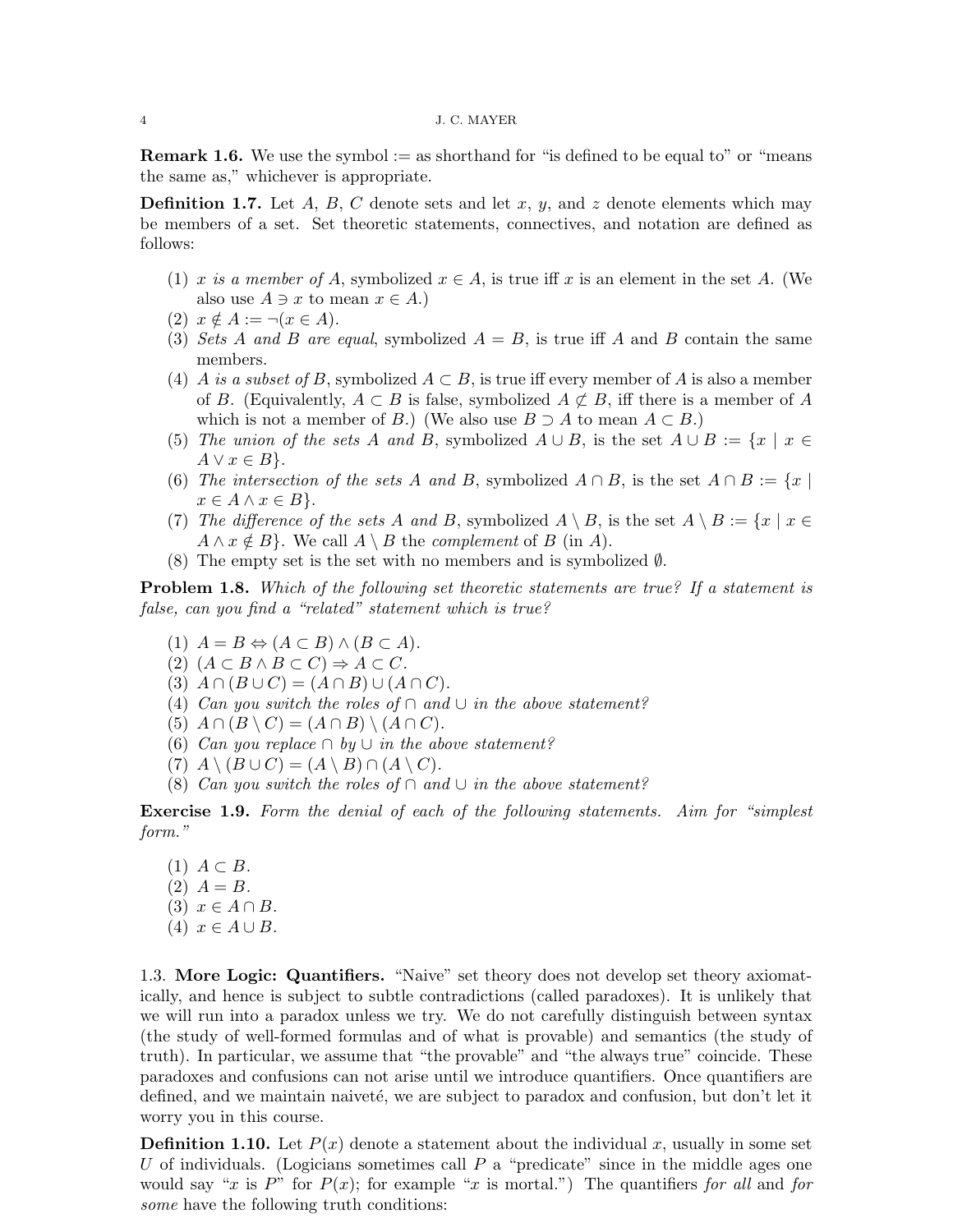

FIGURE 1. Venn diagram for three sets: a way of discovering truths.

- (1) For all  $x \in U$ ,  $P(x)$ , symbolized  $\forall x \in U$ ,  $P(x)$ , is true iff, for every individual x in the set  $U, P$  holds true for that individual x.
- (2) For some  $x \in U$ ,  $P(x)$ , symbolized  $\exists x \in U, P(x)$ , is true iff there is at least one individual  $y \in U$  for which  $P(y)$  holds true.

**Remark 1.11.** Note that if  $U = \emptyset$ , then  $\forall x \in U, P(x)$  is "vacuously" true, and  $\exists x \in U, P(x)$ is necessarily false.

**Exercise 1.12.** What must be the case if both  $\forall x \in U, P(x)$  and  $\forall x \in U, \neg P(x)$  are true?

**Remark 1.13.** One can also have compound predicates; for example,  $R(x_1, x_2, \ldots, x_n)$  and logical statements with individual variables in them. In that case, each variable  $x_1, x_2, \ldots, x_n$ should have a quantifier. For examples, see items (7) and (8), below.

**Problem 1.14.** Form the denial of statements  $(1)-(5)$ ,  $(7)$ ,  $(8)$  following. Also answer  $(6)$ and (9).

 $(1) \ \forall x \in U, P(x).$  $(2) \exists y \in V, Q(y).$ (3)  $\forall x \in U, (P(x) \Rightarrow Q(x)).$ (4)  $\forall x \in U, \exists y \in V, (P(x) \Rightarrow Q(y)).$ (5)  $(\forall x \in U, (P(x)) \Rightarrow (\exists y \in V, Q(y)).$ (6) Explain the difference between the previous two statements. (7)  $\forall \varepsilon > 0, \forall x \in U, \exists \delta > 0, \forall y \in U, (d(x, y) < \delta \Rightarrow d(f(x), f(y)) < \varepsilon).$ (8)  $\forall \varepsilon > 0, \exists \delta > 0, \forall x \in U, \forall y \in U, (d(x, y) < \delta \Rightarrow d(f(x), f(y)) < \varepsilon).$ (9) Explain the difference between the previous two statements.

**Remark 1.15.** We will use the term "collection" synonymous with the term "set" in order to avoid phrases such as "set of sets... ." For clarity in symbolizing "levels" of sets, we will use the following conventions:

- (1) Lower case Roman letters  $a, b, c, \ldots$  denote elements of sets that are typically not themselves sets.
- (2) Upper case Roman letters  $A, B, C, \ldots$  denote sets.
- (3) Caligraphic letters  $A, B, C, \ldots$  denote collections of sets.
- (4) Lower case Greek letters  $\alpha, \beta, \gamma, \ldots$  sometimes denote indices, when we want to index a collection of sets in order to distinguish the members. But  $i, j, k, \ldots$  may also denote indices, particular if the indices are natural numbers or integers.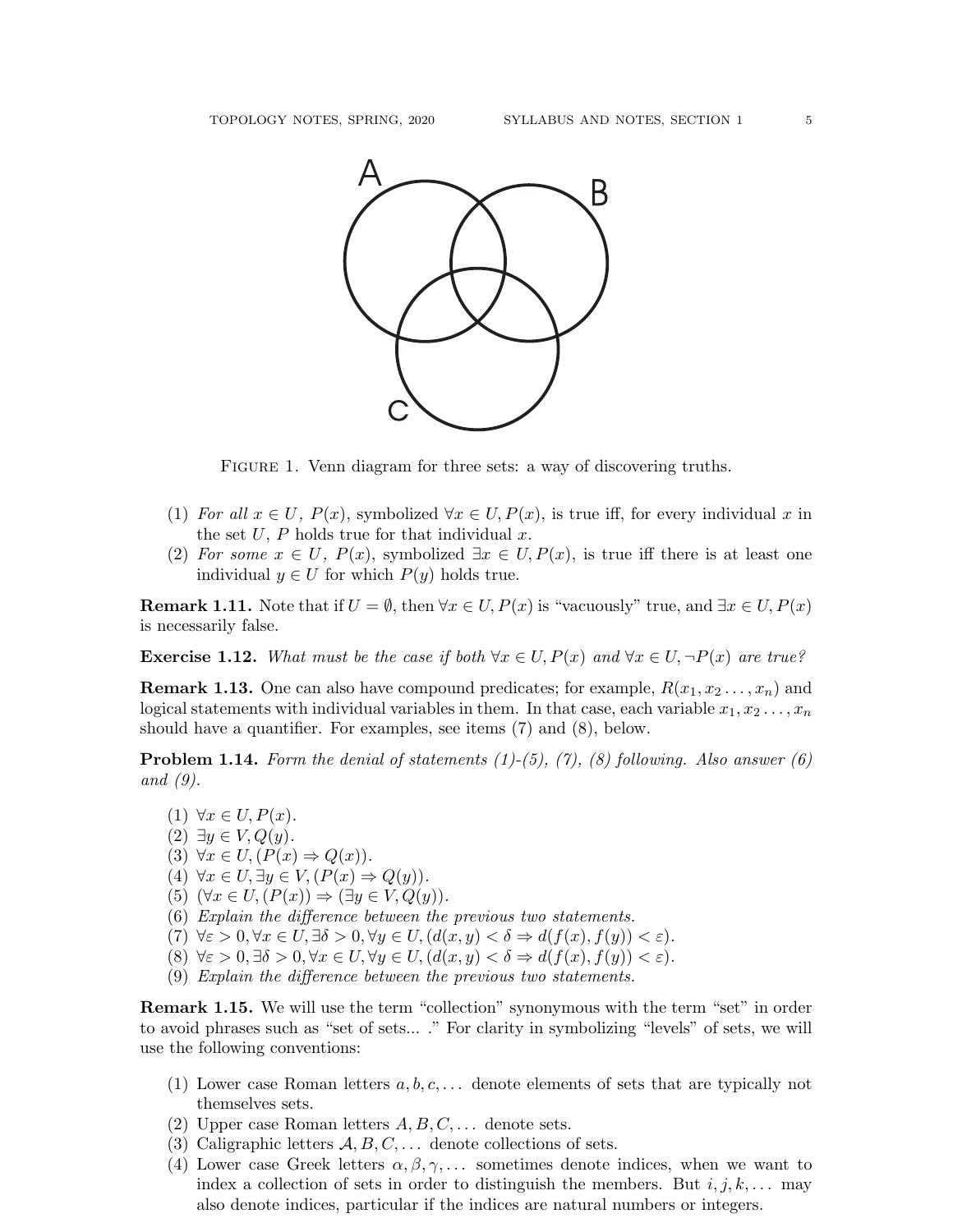#### $\,$  6  $\,$  J. C. MAYER  $\,$

(5) Upper case Greek letters are used as needed (sometimes as a set of indices.)

We can use quantifiers to extend our set theoretic connectives and statements to arbitrary collections of sets.

**Definition 1.16.** Let A and B denote collections of sets. Let  $\{A_{\alpha}\}_{{\alpha}\in\Gamma}$  denote an indexed collection of sets. Set theoretic connectives and statements may be further extended as below. (This is only a sample.)

- (1) The union of the collection A, symbolized  $\bigcup A$ , is the set  $\bigcup A := \{x \mid \exists A \in A, x \in A\}$ A}.
- (2) The intersection of the collection A, symbolized  $\bigcap A$ , is the set  $\bigcap A := \{x \mid \forall A \in$  $\mathcal{A}, x \in A$ .
- (3) The union of the indexed collection  $\{A_{\alpha}\}_{{\alpha}\in {\Gamma}}$ , symbolized  $\bigcup_{{\alpha}\in {\Gamma}} A_{\alpha}$ , is the set  $\bigcup_{{\alpha}\in {\Gamma}} A_{\alpha}$ :=  $\{x \mid \exists \alpha \in \Gamma, x \in A_{\alpha}\}.$
- (4) The intersection of the indexed collection  $\{A_{\alpha}\}_{{\alpha}\in {\Gamma}}$ , symbolized  $\bigcap_{{\alpha}\in {\Gamma}} A_{\alpha}$ , is the set  $\bigcap_{\alpha \in \Gamma} A_{\alpha} := \{x \mid \forall \alpha \in \Gamma, x \in A_{\alpha}\}.$

In case the indexed collection  $\{A_i\}_{i\in\Gamma}$  is indexed by a finite or countably infinite set, for example  $\Gamma = \{1, 2, ..., n\}$  or  $\Gamma = \mathbb{Z}^+$ , we usually write unions (likewise, intersections) as  $\bigcup_{i=1}^n A_i$  or  $\bigcup_{i=1}^\infty A_i$ .

**Problem 1.17.** Which of the following set theoretic statements are true? If a statement is false, can you find a "related" statement which is true?

- (1)  $A \cap (\bigcup \mathcal{B}) = \bigcup_{B \in \mathcal{B}} (A \cap B)$ . (Note that  $\mathcal B$  is being used as its own index set.)
- (2)  $A \setminus (\bigcup \mathcal{B}) = \bigcap_{B \in \mathcal{B}} (A \setminus B).$
- (3) Can you switch the roles of  $\cap$  and  $\cup$  in the above statements?
- (4) Suppose  $\mathcal{A} = \emptyset$ . What is  $\cup \mathcal{A}$ ?
- (5) Suppose  $\mathcal{A} = \emptyset$ . What is ∩ $\mathcal{A}$ ?

1.4. Proofs. You have nearly all had at least one semester of Advanced Calculus or another course in which you constructed proofs, so it is assumed that you know what a proof is. I remind you that there are generally three methods of proof: (1) direct, (2) by contraposition, and (3) indirect (by contradiction). There is also the technique of proof by mathematical induction. A counter-example is essentially a proof that a statement is false, but it requires existence; that is, a counter-example must be specific and name individuals and sets.

Exercise 1.18. Explain how you might go about proving (or disproving, if false) each statement below. (If you skip this you will be sorry!)

(1)  $\forall x \in U, (P(x) \Rightarrow Q(x)).$ (2)  $\forall x \in U, P(x) \Rightarrow \exists x \in U, P(x)$ . (3)  $\exists x \in U, P(x) \Rightarrow \forall x \in U, P(x)$ . (4)  $\forall x \in U, (P(x) \Leftrightarrow Q(x)).$ (5)  $\forall x \in U, \exists y \in V, (P(x) \Rightarrow Q(y)).$ (6)  $(\forall x \in U, (P(x)) \Rightarrow (\exists y \in V, Q(y)).$ (7)  $\forall \varepsilon > 0, \forall x \in U, \exists \delta > 0, \forall y \in U, (d(x, y) < \delta \Rightarrow d(f(x), f(y)) < \varepsilon).$ 

(8)  $\forall \varepsilon > 0, \exists \delta > 0, \forall x \in U, \forall y \in U, (d(x, y) < \delta \Rightarrow d(f(x), f(y)) < \varepsilon).$ 

## 1.5. Functions and Relations.

**Definition 1.19.** The *Castesian product* of two sets A and B is the set of ordered pairs defined as follows:  $A \times B := \{(a, b) | a \in A \vee b \in B\}$ . A relation between A and B is any subset of the Cartesian product.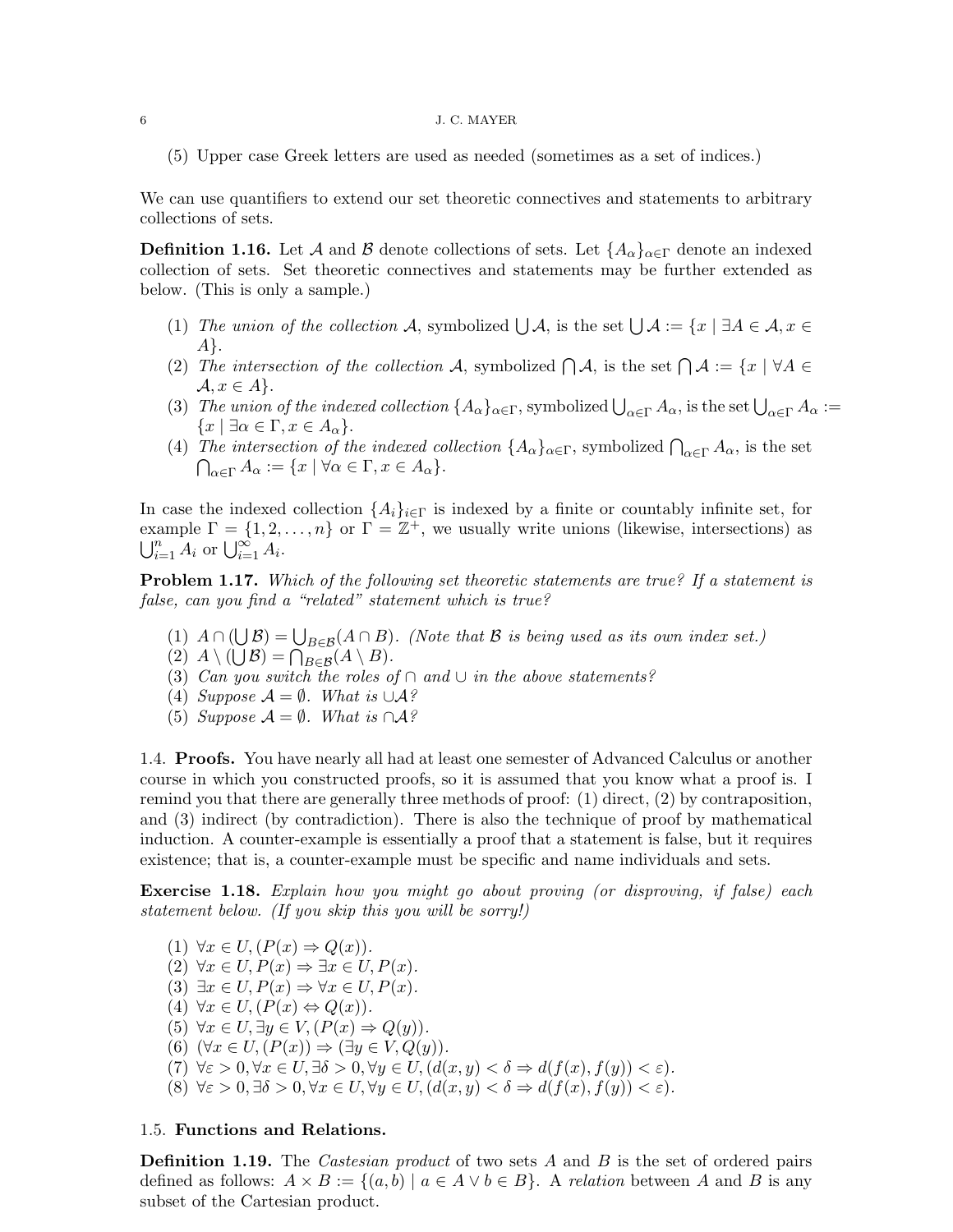**Definition 1.20.** Let A and B be sets. A function f, symbolized  $f : A \rightarrow B$ , is an unambiguous rule that assigns to each element of the set  $A$  an element of the set  $B$ .

As such, a functiuon can be regarded as particular type of relation in  $A \times B$ : one in which every element of A must appear in some ordered pair, and no two ordered pairs in f can have the same first element. We also use the following terminology.

Set A is called the *domain* of f and set B is called the *range* of f. For each  $a \in A$ , we use  $f(a)$  to denote the member of B assigned to a. Let  $C \subset A$ . We use the notation  $f(C) := \{b \in B \mid \exists a \in C, f(a) = b\}$ , and call  $f(C)$  the *image* of C.

The function f is onto (equivalently, surjective) iff  $f(A) = B$ . The function f is one-to-one (equivalently, *injective*) iff  $f(a_1) = f(a_2) \Rightarrow a_1 = a_2$ . Let  $D \subset B$ . It is convenient to use the notation  $f^{-1}(D) := \{a \in A \mid \exists d \in D, f(a) = d\}$ . We call  $f^{-1}(D)$  the pre-image of D. A function  $f: A \rightarrow B$  is a one-to-one correspondence (equivalently, bijective) from A to B iff f is both onto and one-to-one. Be warned that  $f^{-1}$  is not always a function (from B to A).

**Exercise 1.21.** Suppose  $f : A \rightarrow B$  is a function and  $C \subset A$ .

- (1) Why do you suppose we do not generally call  $f^{-1}$  the inverse of  $f$ ?
- (2) Suppose that  $f : A \rightarrow B$  is a one-to-one correspondence? Show there is a one-to-one correspondence from  $B$  to  $A$ . (We call this one-to-one correspondence the inverse of f and symbolize it  $f^{-1}: B \to A$ .)
- (3) What can you say about the statement  $a_1 = a_2 \Rightarrow f(a_1) = f(a_2)$ ?
- (4) Is  $f: A \to f(A)$  a function? What kind now?
- (5) Is  $f|_C : C \to B$  a function? (Here  $f|_C$  is the function defined by  $f|_C(a) := f(a)$  for all  $a \in C$ . We call  $f|_C$  the restriction of f to C, whether the range is  $f(C)$  or B.)

**Problem 1.22.** Let A, B, and C be sets. Suppose  $f : A \rightarrow B$  and  $g : B \rightarrow C$  are functions.

- (1) Show that  $g \circ f : A \to C$  defined by  $(g \circ f)(a) := g(f(a))$  is a function from A to C. (We call  $q \circ f$  the composition of f and q.)
- (2) Show that f and g onto (respectively, one-to-one) implies g  $\circ$  f is onto (respectively, one-to-one).
- (3) Show by example that  $g \circ f$  is not necessarily the same as  $f \circ g$ , even when both are defined.

**Problem 1.23.** Let A and B be subsets of X, and  $f: X \to Y$  a function. Determine the relationship between the following pairs:

- (1)  $f(A \cap B)$  and  $f(A) \cap f(B)$ .
- (2)  $f(A \cup B)$  and  $f(A) \cup f(B)$ .
- (3)  $f(A \setminus B)$  and  $f(A) \setminus f(B)$ .
- (4)  $A \subset B$  and  $f(A) \subset f(B)$ .

**Problem 1.24.** Let A and B be subsets of Y, and  $f: X \to Y$  a function. Determine the relationship between the following pairs of sets.

- (1)  $f^{-1}(A \cap B)$  and  $f^{-1}(A) \cap f^{-1}(B)$ . (2)  $f^{-1}(A \cup B)$  and  $f^{-1}(A) \cup f^{-1}(B)$ . (3)  $f^{-1}(A \setminus B)$  and  $f^{-1}(A) \setminus f^{-1}(B)$ .
- (4)  $A \subset B$  and  $f^{-1}(A) \subset f^{-1}(B)$ .

**Exercise 1.25.** Suppose  $f : A \rightarrow B$  is an onto function.

(1) Describe how you might go about defining, using f, a one-to-one correspondence with  $B$  as range. (Must the domain be a subset of  $A$ ?)